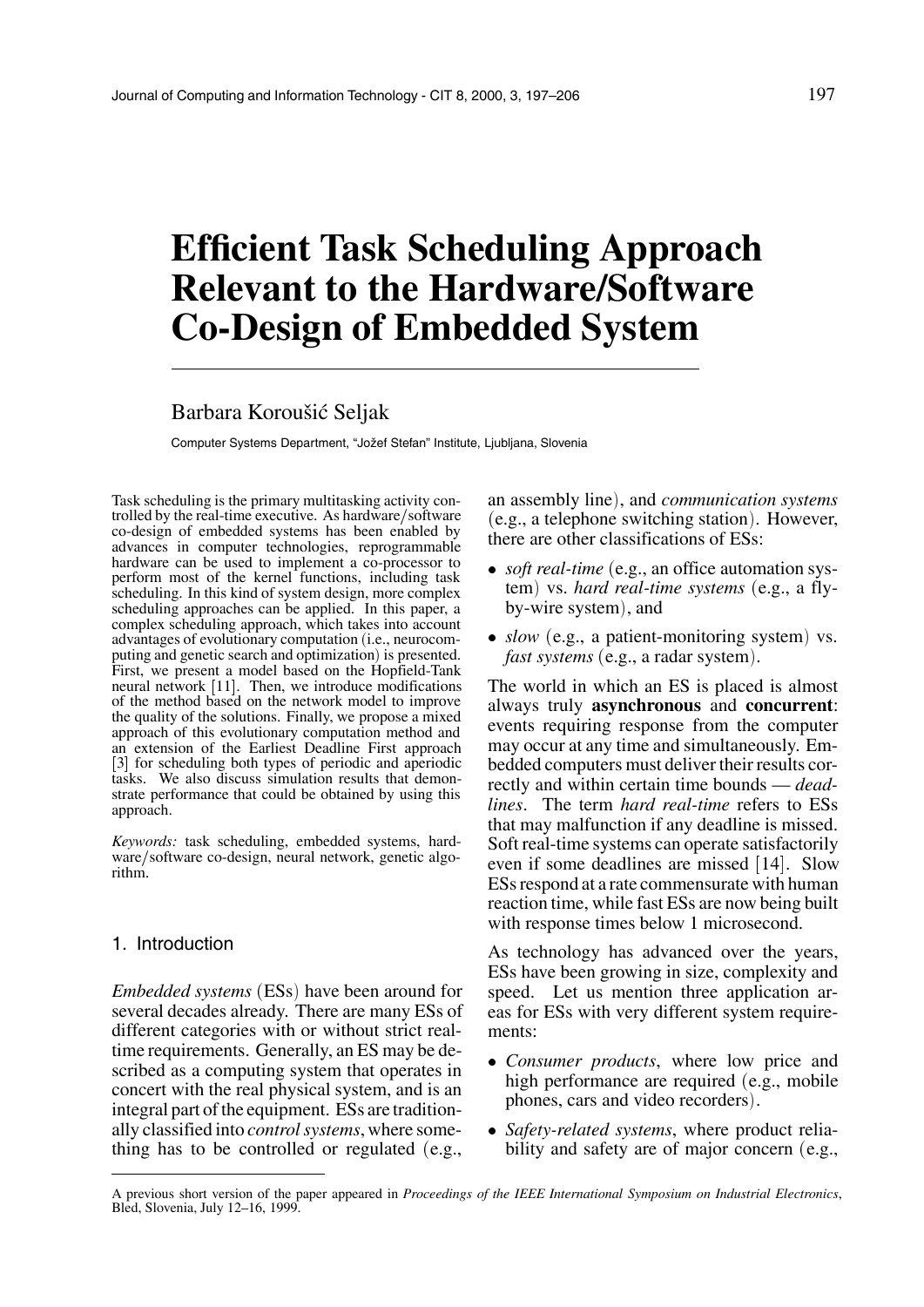aircraft and medical equipment). In these systems, it has to be possible to formally verify their performance.

 Complex*large-scale communication and control systems*, where time-to-market is very important (e.g., telephone switching stations) and oil platforms).

What characterizes all different types of ESs is that they are typically *dedicated systems*. When developing such systems using traditional design methodologies, the hardware and software components are developed separately and their final integration is based on an *ad hoc* method. Such an approach increases time-to-market and cost, and very often decreases quality and reliability of the product. Advances in some key enabling technologies, like system-level specification and simulation environments, formal design and verification methods, and high-level synthesis and framework technology, have enabled the *hardware/software co-design* of ESs  $\left[ 2 \right]$ .

# 2. An Embedded Operating System

The major part of hardware/software co-design is the partitioning. This is not just partitioning between hardware and software. It takes also reprogrammable hardware into account, letting designers analyse the additional tradeoffs that this kind of design implies. Configurable hardware has advantages and disadvantages: it enables some flexibility and the use of more complex scheduling algorithms, and increases the cost of debugging hardware, respectively. Therefore, many developers of ESs choose to run their applications on top of either an *embedded operating system* or *real-time executive*.

As applications of ESs get more complex, algorithms have to be broken down into tasks. The central function of an embedded operating system is to remove the burden of task handling from the code writer. Detailed knowledge of interrupts, timers, analog-to-digital converters, etc., are no longer needed. Besides, an application software that uses facilities provided by an embedded operating system is easier to be analysed.

An embedded operating system is smaller and simpler than the mini/mainframe type  $[5]$ . Its

middle part is the *real-time executive* (RTEX). In embedded computers, each application task is written separately, calling on other system activities (resources) via the RTEX. The RTEX itself controls all multitasking activities:

- scheduling and dispatching (deciding when and why tasks should be run),
- mutual exclusion (policing the use of resources shared between tasks),
- synchronization and data transfer (making tasks possible to communicate with each other.

To perform these activities the executive calls on the procedures, which are facilities provided by the inner part of the real-time operating system, the *kernel*. The outer part of an embedded operating system consists of the *application program interfaces* and *real world interfaces*. The latter handle the system hardware that is driven by standard software routines, which typically includes  $AD/DA$  controllers, keyboard controllers, programmable timers, configurable I/O ports, serial communication devices, and the like.

The primary multitasking activity controlled by the RTEX is **scheduling**. However, it is an *NP-complete combinatorial optimization* CO problem [14]. It means that the problem of deciding when and why tasks should be run cannot be solved by an exact algorithm (such as linear integer programming  $[15]$ ) because the number of schedules grows very fast with the number of application tasks.

This paper deals with *heuristic scheduling concepts* based on neurocomputing (i.e., the *Hopfield-Tank neural network (H-T NN)*  $[11]$ ) and genetic search and optimisation. Although for scheduling algorithms applying such concepts there is no guarantee that for each problem case a solution found is the best, polynomial bounds on their computation times can be given.

# 3. Preliminaries

Let us make the main requirements and constraints of modern ESs: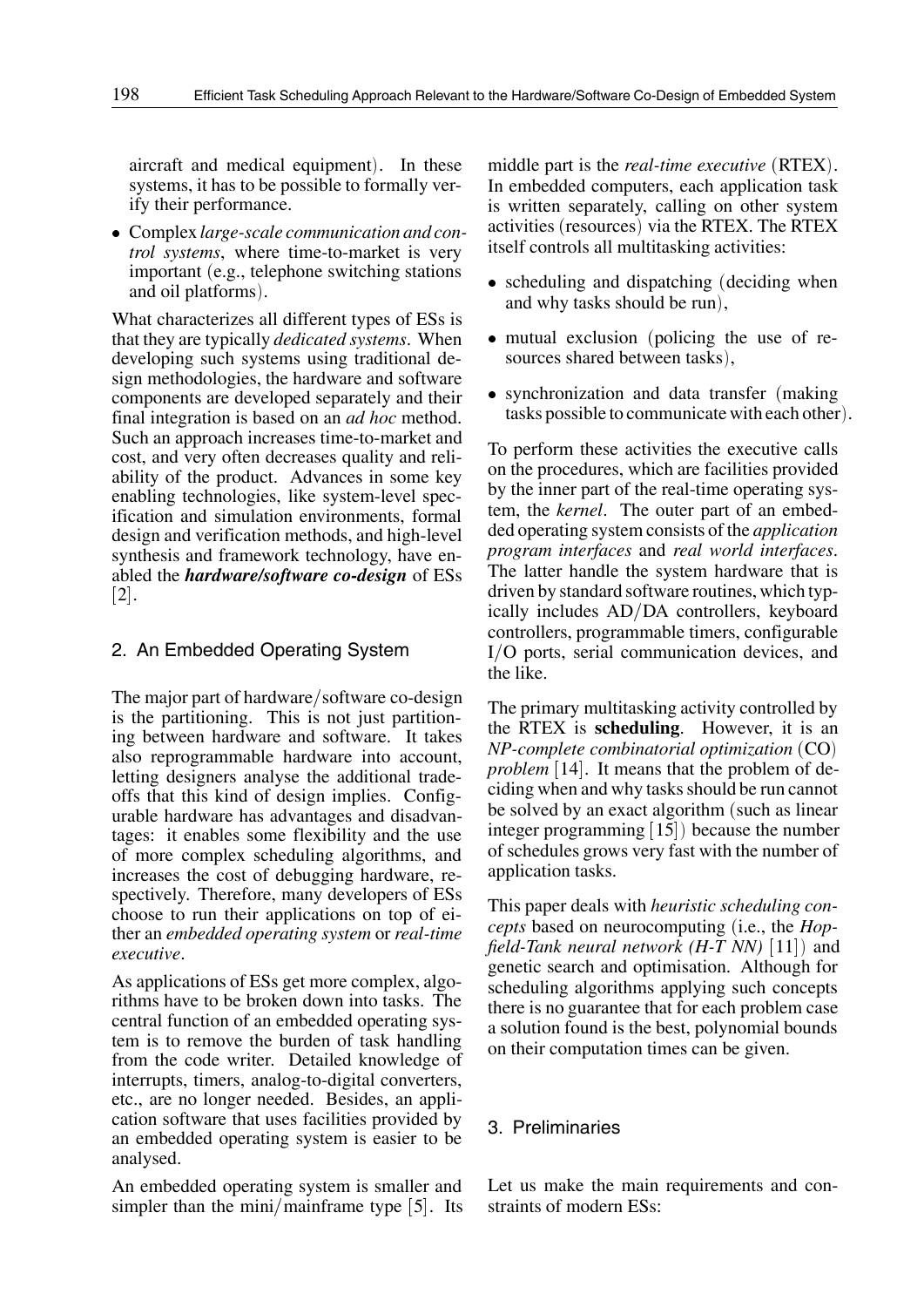- 1. Application tasks are of **periodic** and **aperiodic types**, and are interrelated by **precedence** and **mutual exclusion relations**. In general, they are **pre-emptive**, but under some circumstances for safety and security reasons, a task may temporarily become non-preemptive. This mutual exclusion requirement is modelled by using *critical sections*. Under certain constraints critical sections are allowed to be pre-emptive. Moreover, tasks are **not equally important** for the system.
- 2. A configurable hardware **kernel co-processor** is used to remove the burden of supporting the multitasking operations from the target processor. Such an approach is required to keep unpredictable time overheads on the target processor to an absolute minimum. A time overhead happens when the multitasking activities are performed entirely by software that is executing by the target processor. Time taken to execute this software is lost to the application tasks. However, in fast, complex or hard real-time ESs, this is not suitable. **Figure 1** shows an architecture suggested by Cooling and Fox  $[6]$  and proceeds from the dual-processor approach proposed by Halang and Colnarič  $[9, 4]$ . Here, low-level scheduling and dispatching are implemented in co-processor configurable hardware, while other kernel functions are implemented in co-processor software.
- 3. The scheduling concepts apply to **single target processor systems** only.

A brief description of the scheduling problem: Given a set of periodic and aperiodic tasks that are interrelated by precedence and mutual exclusion relations, a *feasible schedule* must be

found. A schedule is feasible when tasks are ordered so that all their deadlines are met, with the minimum number of task pre-emptions and shortest possible time spent waiting for lower priority tasks to finish execution in critical sections.

In **Section 4**, we review the Hopfield-Tank neural network, and describe the approach used to solve the scheduling problem. We continue with the discussion regarding several of the H-T NN modifications, including the genetic search and optimization [8]. In **Section 5**, we propose a complex scheduling algorithm that is a mixed approach of the modified H-T NN and a specialized heuristic scheduling policy, an extended version of the *Earliest Deadline First* (EDF) [3]. Finally, in **Section 6**, we summarize and conclude the paper.

# 4. The Hopfield-Tank Neural Network

The H-T NN is a *Hopfield neural network* [10], which is a biologically inspired mathematical tool that has extensively been used to solve difficult CO problems, like the Travelling Salesman Person problem [7]. The great advantage of this network is that it generates solutions without necessity of training iterations. However, it has also a disadvantage that it does not always move from an initial state to the nearest stable



*Fig. 1.* Suggested Architecture.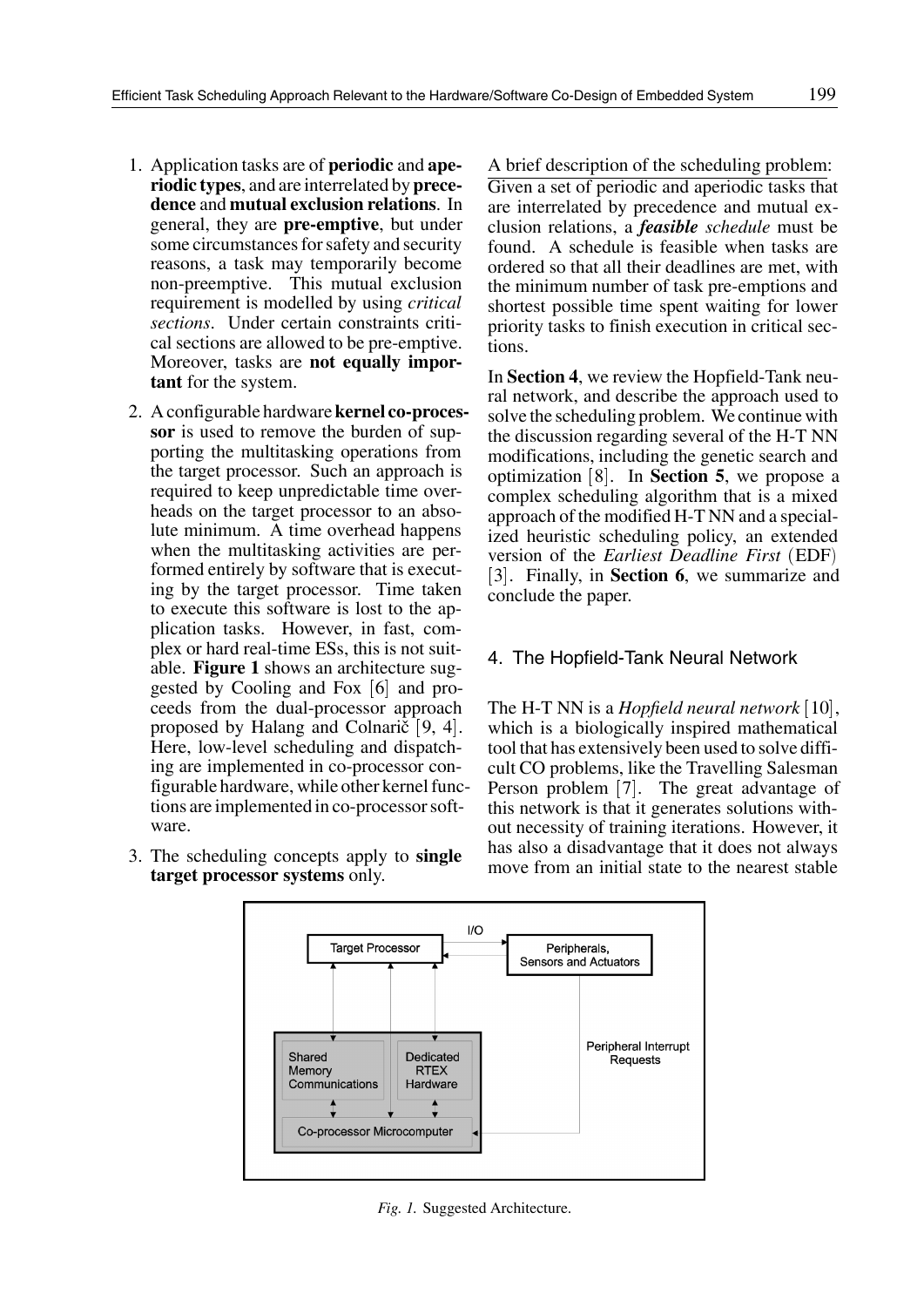state. In order to improve the solution quality, we propose a stochastic approach of embedding the principles of genetic search and optimisation into the H-T NN to escape from local minima.

Let us briefly describe Hopfield networks. They belong to the class of*recurrent* neural networks. In a continuous version of the Hopfield network, which is an alteration of the primary discrete Hopfield network and origination of the H-T NN, the input of neuron i and its state are denoted by *ui* and *Vi*, respectively. *Vi* has the range  $[0,1]$ , and is bounded by the asymptotes of the *sigmoid function*  $g(u_i)$ *. In most cases, this func*tion meets the Cohen-Grossberg requirements for stability  $[18]$ . The basic idea is that a Hopfield network is started at some initial state, and converges to the one of a finite number of stable states, which is closest to the initial state. This corresponds to minimizing an energy function that formulates the optimization problem as a constrained problem. A typical choice of the energy function is

$$
E = -\frac{1}{2} \sum_{\substack{i,j \\ i \neq j}} \omega_{i,j} V_i V_j + \sum_i I_i V_i \qquad (1)
$$

which is a *Liapunov function* [4] for the system. Parameter  $\omega_{i,i}$  determines (weights) the effect of the connections from neuron *i* to *j*, while *Ii* denotes the bias current of neuron *i*.

One of the principal advantages of Hopfield networks is the rapid computation power and speed which can be obtained through hardware implementation, and this consideration is even more valuable for ESs  $[17]$ .

## 4.1. Formulation of the Scheduling Problem

We applied the H-T NN to the scheduling problem of *periodic tasks*, which is a subproblem of task scheduling. Periodic tasks have an important feature that their invocations repeat in the same pattern through consecutive *major time*

*frames* (MTFs). Possibly in most applications of embedded computers, the MTF is identified by a preliminary harmonisation of task frequencies (periods). This feature allows us to concentrate on scheduling tasks within one MTF.

Let us define a set of *n* invocations of  $n_p$  preemptive and partially ordered periodic tasks, where  $n = \sum_{i=1}^{n_p} F/p_i$ , *F* is  $i=1$  $F/p_i$ , *F* is the length of the MTF and  $p_i$  is the period of task  $P_i$ . Given an initial ordering of the set, a feasible uniprocessor schedule must be found.

The problem solution may be represented as a  $(n_p + 1) \times F$  permutation matrix. Each of the first  $n_p$  matrix rows corresponds to a particular periodic task, while each column corresponds to a particular position in the schedule. The last matrix row is an auxiliary one, and it corresponds to the processor state  $(idle/active)$ .

 $\omega_{i,j}V_iV_j + \sum I_iV_i$  (1) while performing signal processing at 20Hz, **Example 4.1.** *An embedded computer may be required to manage a sample loop at 50Hz, and displaying results at 10Hz. Details of the application tasks are given in* **Table 1***.*

> Processor execution time should be organized as a series of time slots. Each one has the same duration, in this case 10ms. Tasks may be allocated to specific time slots, resulting in the scheduling of **Figure 2**. The point at which the allocation repeats defines the duration of the MTF, here being 100ms.

> In **Table 2**, a translation of the diagram of **Figure 2** into a permutation matrix is given:

|                                                                                                                                                                                                                                                                                                                                                                |  |  |  |  | $1 \t2 \t3 \t4 \t5 \t6 \t7 \t8 \t9 \t10$ |
|----------------------------------------------------------------------------------------------------------------------------------------------------------------------------------------------------------------------------------------------------------------------------------------------------------------------------------------------------------------|--|--|--|--|------------------------------------------|
|                                                                                                                                                                                                                                                                                                                                                                |  |  |  |  |                                          |
|                                                                                                                                                                                                                                                                                                                                                                |  |  |  |  |                                          |
|                                                                                                                                                                                                                                                                                                                                                                |  |  |  |  |                                          |
| $\begin{array}{c} P_1 \ P_2 \ P_3 \ P_4 \end{array}$ $\begin{array}{ ccccccccccccccccccccccc }\hline 1 & 0 & 1 & 0 & 1 & 0 & 0 & 1 & 0 & 1 \ 0 & 1 & 0 & 0 & 0 & 0 & 0 & 0 & 1 & 0 \ P_3 \end{array}$<br>Processor $\begin{array}{ ccccccccccccccccccc }\hline 0 & 0 & 0 & 0 & 0 & 1 & 1 & 0 & 0 & 0 \ 0 & 0 & 0 & 1 & 0 & 0 & 0 & 0 & 0 \ \hline \end{array}$ |  |  |  |  |                                          |

*Table 2.* Permutation Matrix Representing a Feasible Schedule.

|  | Periodic Task   Period (ms)   Computation Time (ms)   Deadline (ms) |  |
|--|---------------------------------------------------------------------|--|
|  |                                                                     |  |
|  |                                                                     |  |
|  |                                                                     |  |

*Table 1.* Example Task Set.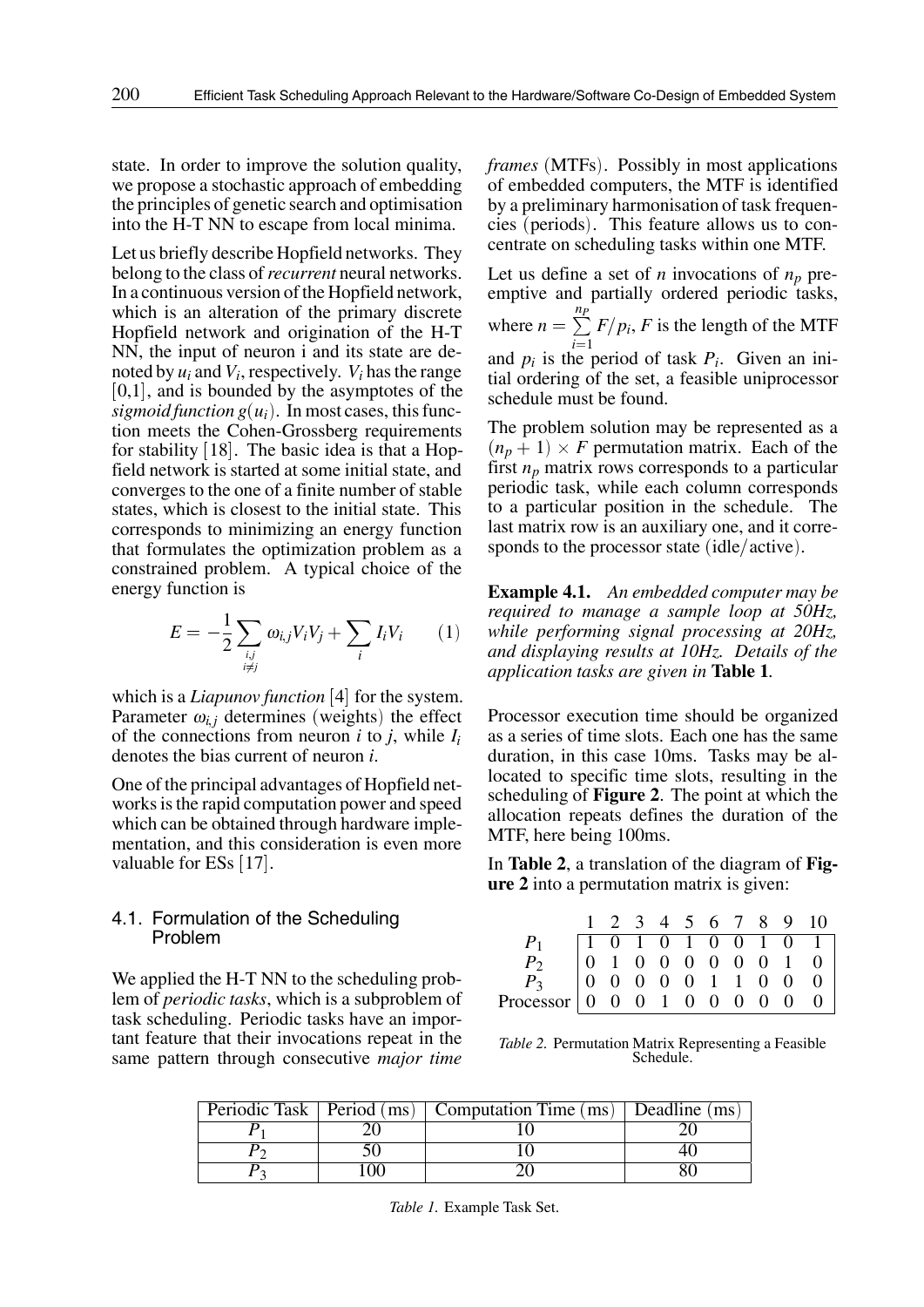

*Fig. 2.* Illustration of a Feasible Schedule.

The matrix elements of the first  $n_p$  (three) rows and  $F$  (ten) columns with the value 1 define the active state of a corresponding task. Similarly, the elements from the first  $n_p$  rows and *F* columns with the value 0 define the readyto-run or suspended state of a corresponding task. The elements of the last matrix row define the processor state, which is idle if the element value is 1, and active otherwise. Time periods that correspond to the matrix elements of the last row with the positive value could be used to schedule aperiodic tasks. However, in this simple example, aperiodic tasks are not considered. But in modern ESs, the multitasking design has to forsee situations when aperiodic tasks arrive  $($ are put into the ready-to-run state $).$  Therefore, a schedule of periodic tasks has to be formed so that processor loading is spread evenly over the MTF to give the best performance in the presence of aperiodic tasks.

# 4.2. The H-T NN Model

In the H-T NN model for the scheduling problem, each entry  $(P_i, k)$  in the permutation matrix (where  $P_i$  denotes the task/row and k the po $sition/column)$  is represented by neuron state  $V_{i,k}$ . While matrix values are allowed to vary continuously, the final result is interpreted by replacing each entry with either 1 or 0, depending on whether the neuron state value is high or low. **Figure 3** shows the structure of the H-T NN of *n* neurons, where *n* corresponds to  $(n_p + 1, F)$ .

The scheduling problem has to be encoded so that its *cost* and *penalty functions* correspond to the *network energy function*. It is required that the network favours stable states that correspond to the problem permutation matrices representing feasible schedules. Thus, in a state representing a feasible schedule,

**(a)** at most one element in each matrix column, and



*Fig. 3.* H-T NN Model for the Scheduling Problem.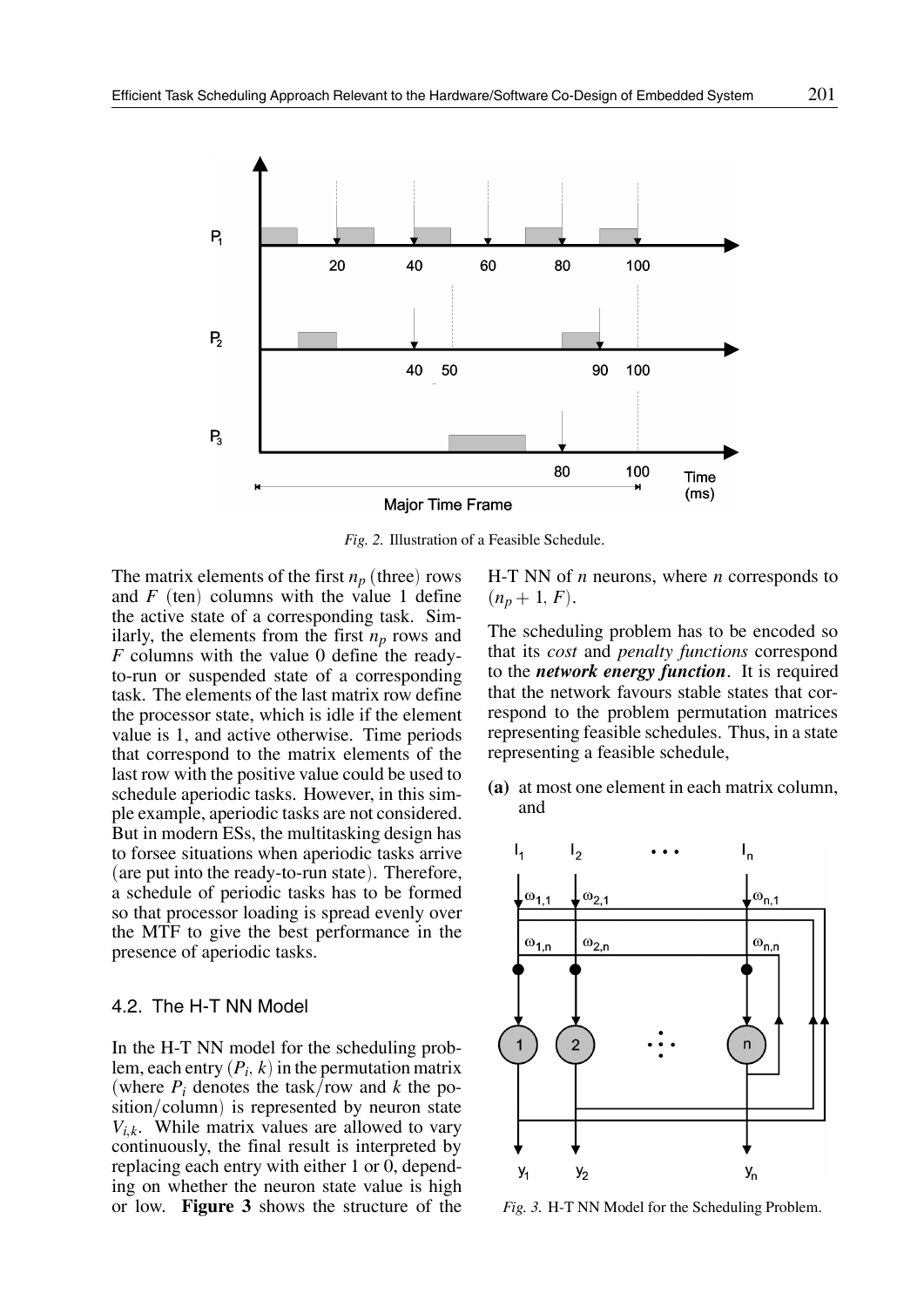**(b)** exactly  $(c_i + B_i)F/P_i$  elements in the matrix row corresponding to task  $P_i$  must be of value 1, and all the others of value 0. The parameters *ci* and *Bi* denote the worst-case computation time and blocking time of task *Pi*, respectively. Task *Pi* is blocked when it is waiting for lower priority tasks to finish execution in critical sections.

For example, the terms of the energy function, which satisfy issue **(a)**

$$
\left(1 - \sum_{i=1}^{n_p+1} V_{i,k}\right)^2 + \sum_{i=1}^{n_p+1} V_{i,k}(1 - V_{i,k}) \quad (2)
$$

give a minimum when exactly one of the network neurons that correspond to  $k$ -th  $(k =$  $\{1, 2, \ldots, F\}$  matrix column have an output of 1 (i.e., there is one entry of 1 in each matrix column). The requirement that no more than one element in each matrix column can be of value 1 requires an addition of *F* slack neurons in the network. These correspond to the elements of the last matrix row that represents the processor state (idle/active) in each time slot of the MTF.

In a similar way we satisfy issue **(b)**, as well as other problem constraints, like partial ordering of tasks related by precedence relations, critical sections, infrequent pre-emptions of running tasks, and even spread of processor loading  $[14]$ .

Once the energy function is formed, it can be used to derive *strength of connections* between pairs of neurons  $(\omega_{(i,k),(j,l)})$ , as well as *values of external inputs* to the neurons  $(I_{i,k})$ . For example, if we expand equation  $(2)$  and ignore the constant, we can rewrite the **(a)** part of the energy function as

$$
-\frac{1}{2}\sum_{i=1}^{n_{p+1}}\sum_{\substack{j=1 \ j \neq i}}^{n_{p+1}} \omega_{(i,k)(j,k)} V_{i,k} V_{j,k} - \sum_{i=1}^{n_{p+1}} I_{i,k} V_{i,k}
$$
 In order to im we have mad (3)

which is identical to the typical form of the energy function of the H-T NN (see equation  $(1)$ ), provided we make the following definitions:

$$
\omega_{(i,k),(j,k)} = \begin{cases}\n-2, & i \neq j \\
0, & \text{otherwise,} \\
1_{i,k} = 1.\n\end{cases}
$$

When these parameters are defined for all the problem constraints, the H-T NN *updating rules*:

$$
u_{i,k}^{(t+1)} = u_{i,k}^{(t)} + \Delta t \left( \sum_{j=1}^{n_p+1} \sum_{l=1}^{F} \omega_{(i,k)(j,l)} V_{j,l} + I_{i,k} - u_{i,k}^{(t)} \right),
$$
  

$$
V_{i,k} = g(u_{i,k}) = \frac{1 + th(\lambda u_{i,k})}{2}
$$
 (5)

and *initial conditions*:

$$
u_{init} = -\frac{ath\left(2\frac{1}{n_p + 1} - 1\right)}{\lambda} \tag{6}
$$

can be generated. In order to prevent the network being trapped in an unstable equilibrium in which the voltage of each neuron is equal, a certain amount of noise must be added to this initial value of equation  $(6)$ . A random value distributed linearly on  $\pm 0.1u_{init}$  is added to the mean value to give the initial voltage on each neuron.

#### 4.3. Evaluation

We simulated this H-T NN model by using *Mathematica* [19] as a prototyping tool for experimenting with the neural network paradigm. The simulation results showed that the constraints of the task scheduling problem are competing with each other. Problem solutions were local minima and not feasible schedules. **Figure 4** shows a distribution of solutions generated by the H-T NN for the problem case of **Example 1**. The largest number of simulation runs gave locally optimized solutions, and only few solutions were either very close to or very far away from the global optimum.

#### 4.4. Method Modifications and Extensions

3 sions of the H-T NN. In order to improve the quality of the solutions, we have made some modifications and exten-

> First, we defined*weighting parameters*for each term in the network energy function using an expensive trial-and-error approach. We could state that good values for constraint weighting parameters exist in very narrow and difficult-tofind regions of the parameter space.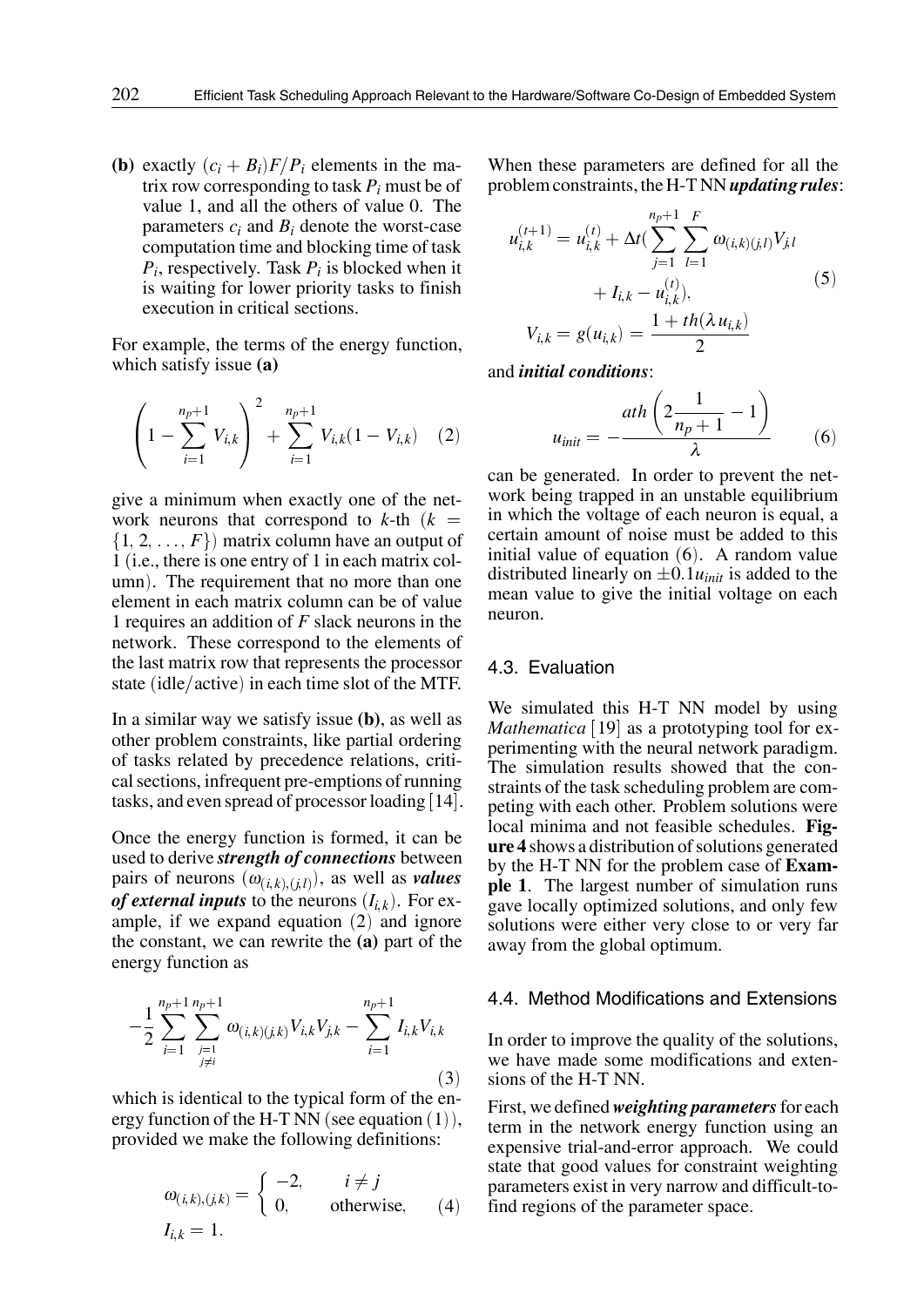

*Fig. 4.* Distribution of the Scheduling Problem Solutions.

The next step was an application of *the Increas*ing Gain Hopfield Network model [16]. The idea of this model is that the *gain*  $(\lambda)$ , see equation  $(5)$ ) is increasing exponentially during the state evolution.

Finally, we tried to improve the quality of network results by *genetic search and optimisation*:

- First, we used the elitism approach  $[12]$  and selected 25 best above-average H-T NN solutions of the scheduling problem to generate an *initial population*. These solutions were encoded using binary strings of length of  $(n_p+1)F$ . String positions corresponded to task locations in the schedule, and their values of 1 or 0 to the running or suspended state, respectively. In other words, *j*-th position with value of 1 implied task *i* to start running at time  $(k - 1)\Delta t$ , where  $j = (i - 1)F + k$ ,  $k \in \{1, 2, \ldots, F\}$  and  $\Delta t$  denoted the basic time slot. Similarly, *j*-th position with value of 0 implied task *i* to be suspended at time  $(k-1)\Delta t$ .
- Then, a *cost function* needed to evaluate fitness of population members was selected. We decided to choose the same form as for the H-T NN energy function:

$$
E = -\frac{1}{2} \sum_{\substack{i,j \\ i \neq j}} \omega_{i,j} V_i V_j + \sum_i I_i V_i \qquad (7)
$$

where  $\omega_{i,j}$  is the connection weight between string positions  $i$  and  $j$ ,  $V_i$  and  $V_j$  are binary values of  $i$  and  $j$  respectively, and  $I_i$  is the bias value *i*. We obtained the connection weights and bias values by translating the terms of the problem constraints into the form of the H-T NN energy function.

 Finally, we applied multi-point crossover and mutation *genetic operators* to recombine information from two high-ranked parent strings (chromosomes) drawn from the current population. The crossover operator produced two offsprings by exchanging one or more substrings between the parents. The mutation operator altered values at the randomly selected string positions. Mutation was applied at far lower rate than crossover. Crossover may not always work the way we want to. By occasionaly subjecting each of the genes in a chromosome to a small probability of mutation, the results of a bad crossover can be reversed.

 $\omega_{i,j}V_iV_j + \sum I_iV_i$  (7) Beadline approach, which has proved to be the The simulation results of the H-T NN applied to the task scheduling problem  $[14]$  showed that, with respect to all modifications and extensions, this heuristic method is still *unpredictable*. The *rejection rate* of 20% at the *processor utilisation* of 90% (i.e., the probability that a readiedto-run task will fail to meet its deadline) is favourable when compared with other specialized scheduling heuristics  $[13]$ . In Figure 5, it can be seen that the rejection rate of the Earliest most efficient specialized scheduling heuristic, is up to 10% at the processor utilisation of 20%. But there is a problem that by using the H-T NN approach in real-time, we cannot guarantee that at least the most important application tasks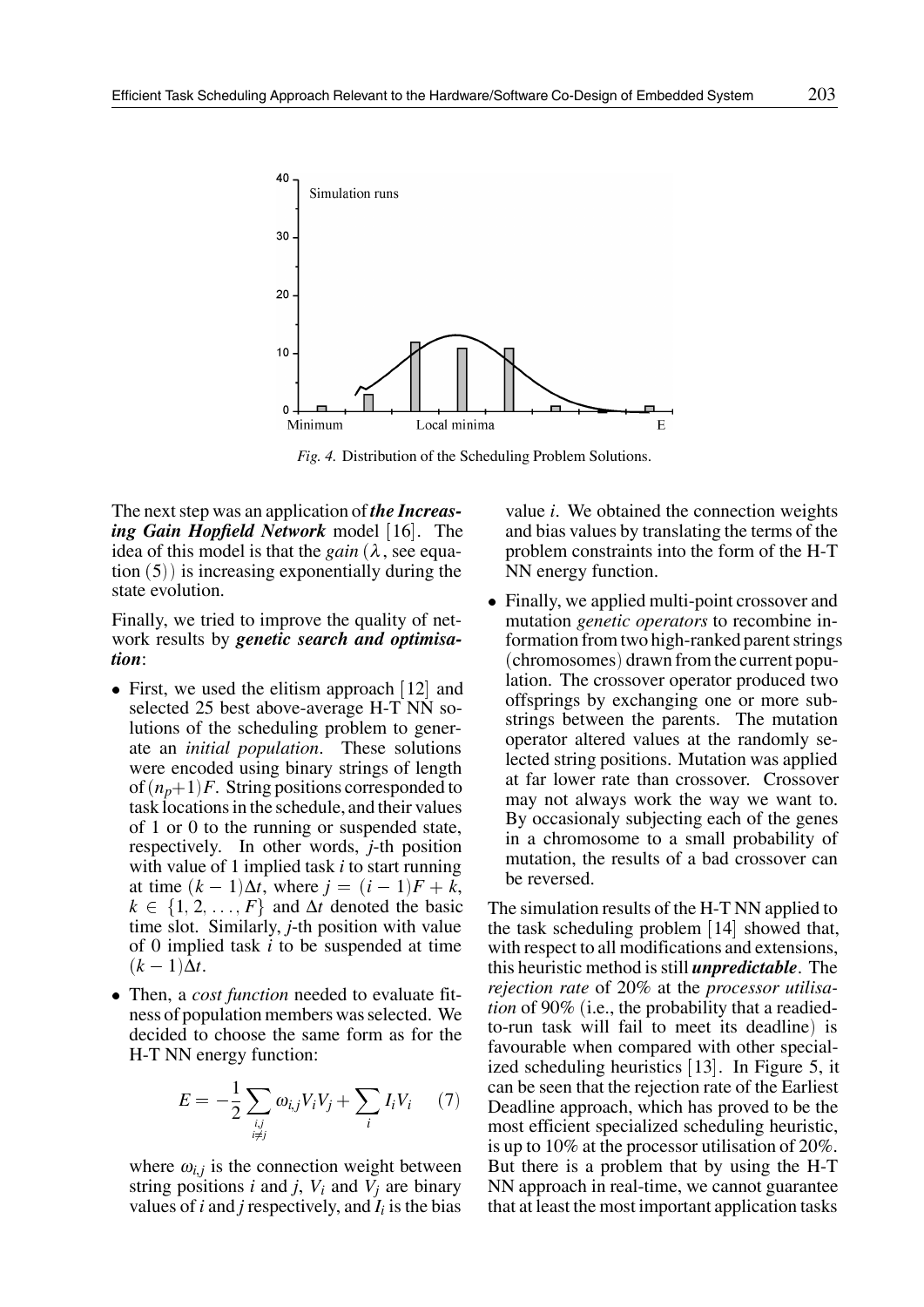will meet their deadlines. However, the method could be very efficient for scheduling problems without competing constraints.

#### 5. Mixed Approach

In order to guarantee the best possible performance, we suggested a mixed approach for scheduling *periodic* and *aperiodic tasks* in embedded and real-time systems.

The H-T NN could be used for time-driven scheduling of periodic tasks within the MTF. Schedules produced by the H-T NN carry information about the processor activity/idleness. The elements of the last row in the permutation matrix with the value of 1 denote time slots in which the processor is idle.

When a given aperiodic task is readied, a current schedule of periodic tasks and already readiedto-run aperiodic tasks must be *dynamically upgraded*. We use an extension of the EDF policy [14] for dynamic upgrading of task schedules. This policy extension considers realistic factors of tasking in real-time and ESs. We extended the EDF policy with an *acceptance test*, which is calculated each time a new aperiodic task is readied-to-run:

 The testing algorithm reuses the permutation matrix generated by the H-T NN as a *slack* search domain. A slack is an amount of time that can be used to execute a given task without causing any other more important task to miss its deadline.

 The algorithm takes into account the problem of the search space limitation caused by the MTF bound. Besides, it considers variations in task computation times (instead of fixed worst-case computation times).

In comparison with the EDF, the extension gives a good performance. We used *processor rejection rate* (see **Figure 5**) and *weighted guarantee ratio* (see **Figure 6**) as two measures of performance. The rejection rate is the probability that a ready-to-run task will fail to meet its deadline. The weighted guarantee ratio is the performance metric that reflects both the percentage of tasks which make their deadlines, and their relative worth to the system. It is expressed as  $WGR = 100 \frac{\sum_{i=1}^{n} (e^{i-1}|\{\tau_G\}|)}{\sum_{i=1}^{n} (e^{i-1}|\{\tau_A\}|)},$  where *i* denotes the task importance level (tasks may be differently important for the application),  $e^{i-1}$ corresponds to the default weight of task importance level *i*,  $|\{\tau_G\}|$  is the total number of tasks at importance level *i*, that are guaranteed to meet their deadlines, and  $|\{\tau_A\}|$  is the total number of all tasks at this level  $[1]$ .



*Fig. 5.* Rejection Rate vs. Processor Utilisation.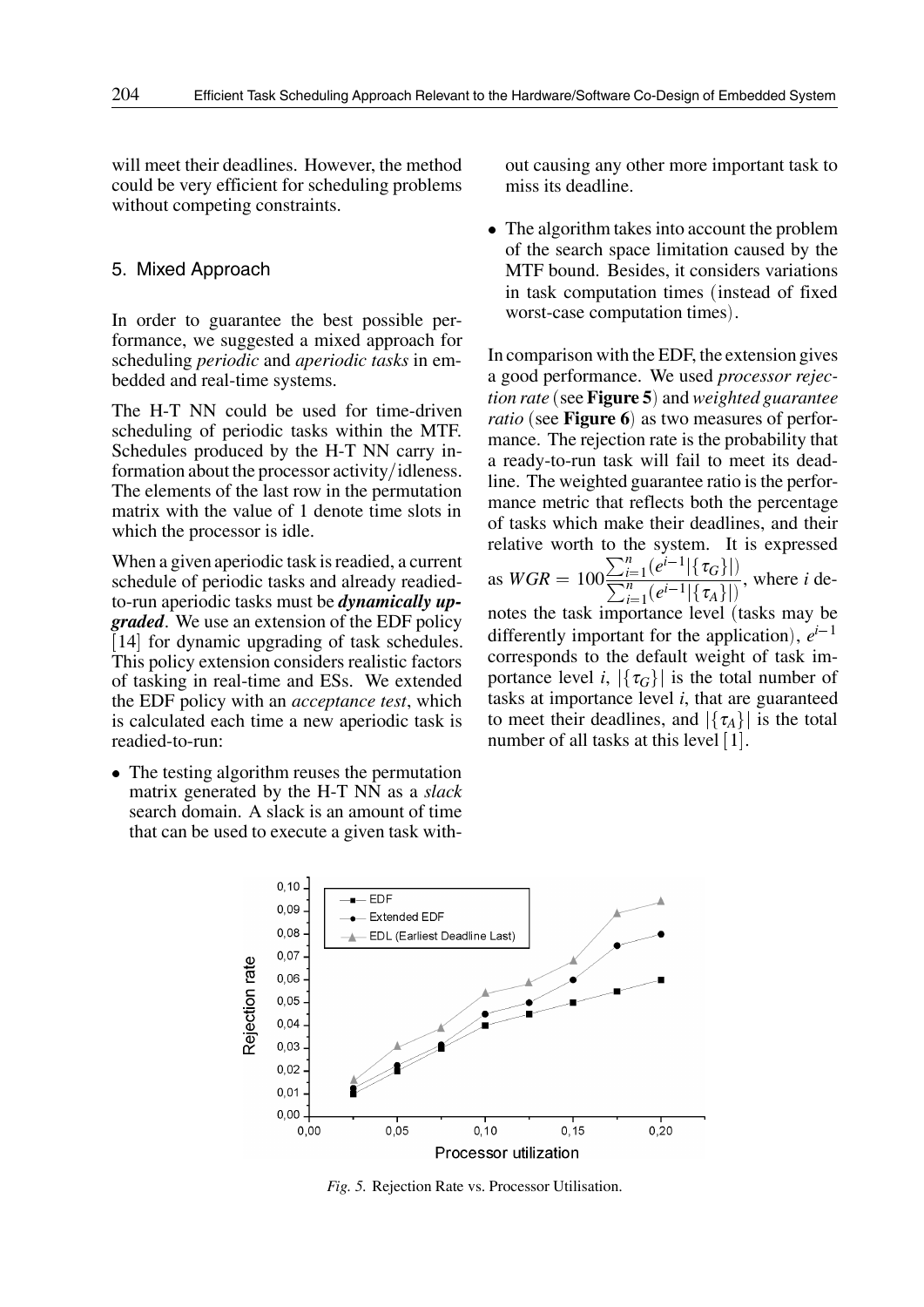

*Fig. 6.* Weighted Guarantee Ratio vs. Processor Utilisation.

The reader interested in EDF and its extensions is referred to  $[13, 14]$ .

The mixed task scheduling approach could be used to solve the problem of jointly scheduling periodic and aperiodic application tasks in hybrid static/dynamic systems for the following reasons:

- It attempts to service both periodic and aperiodic types of interrelated tasks without causing their deadlines to be missed.
- Priority is given to the most important tasks.
- Our goal was to minimise the amount of calculation. The algorithm is polynomial in time complexity.
- Moreover, it offers remarkable scheduling predictability since the algorithm refers the timetable of periodic tasks given as a permutation matrix, which is built (and modified when needed) by the H-  $T$  NN before application run-time.

# 6. Conclusion

The mixed approach of evolutionary computation techniques and the Earliest Deadline First policy is a new concept, of our own devising. It has a sound theoretical basis. Unlike many other scheduling policies, it takes into account practical, realistic factors of tasking in embedded systems. Its performance was validated by simulation. We used *Mathematica* as a prototyping tool for experimenting with our task scheduling concept.

#### Acknowledgement

The author gratefully acknowledges the contributions of Professor Jim E. Cooling.

#### **References**

- [1] S. R. BIYABANI, J. A. STANKOVIC, The Integration of Deadline and Criticalness in Hard Real-Time Scheduling, presented at the *Proceedings of the* real-time systems symposium, (1988) Huntsville, Alabama.
- 2 R. CAMPOSANO, J. WILBERG, *Design Automation for Embedded Systems*, Kluwer Academic Publishers, Boston, 1996.
- [3] M. I. CHEN, K. J. LIN, Dynamic Priority Ceilings: A Concurrency Control Protocol for Real-Time Systems, *Real-Time Systems — The International Journal of Time-Critical Computing Systems*, 2:4  $(1990)$  pp. 325-345.
- [4] M. COLNARIČ, W. A. HALANG, *Predictability of Temporal Behaviour of Hard Real-Time Systems*, PhD. Thesis, University of Maribor, Slovenia, 1992.
- 5 J. E. COOLING, *Real-Time Software Systems*, International Thompson Computer Press, 1997.
- [6] A. M. FOX, J. E. COOLING, A Co-Processor Scheduler for Embedded Real-Time Systems, Presented at the *Proceedings of Mechatronics*, (1996) Guimaraes, Portugal, 1996.
- 7 M. R. GAREY, D. S. JOHNSON, *Computers and intractability a Guide to the Theory of NP-Completeness*, Mathematical series, W. H. Freeman and Company, San Francisco, 1979.